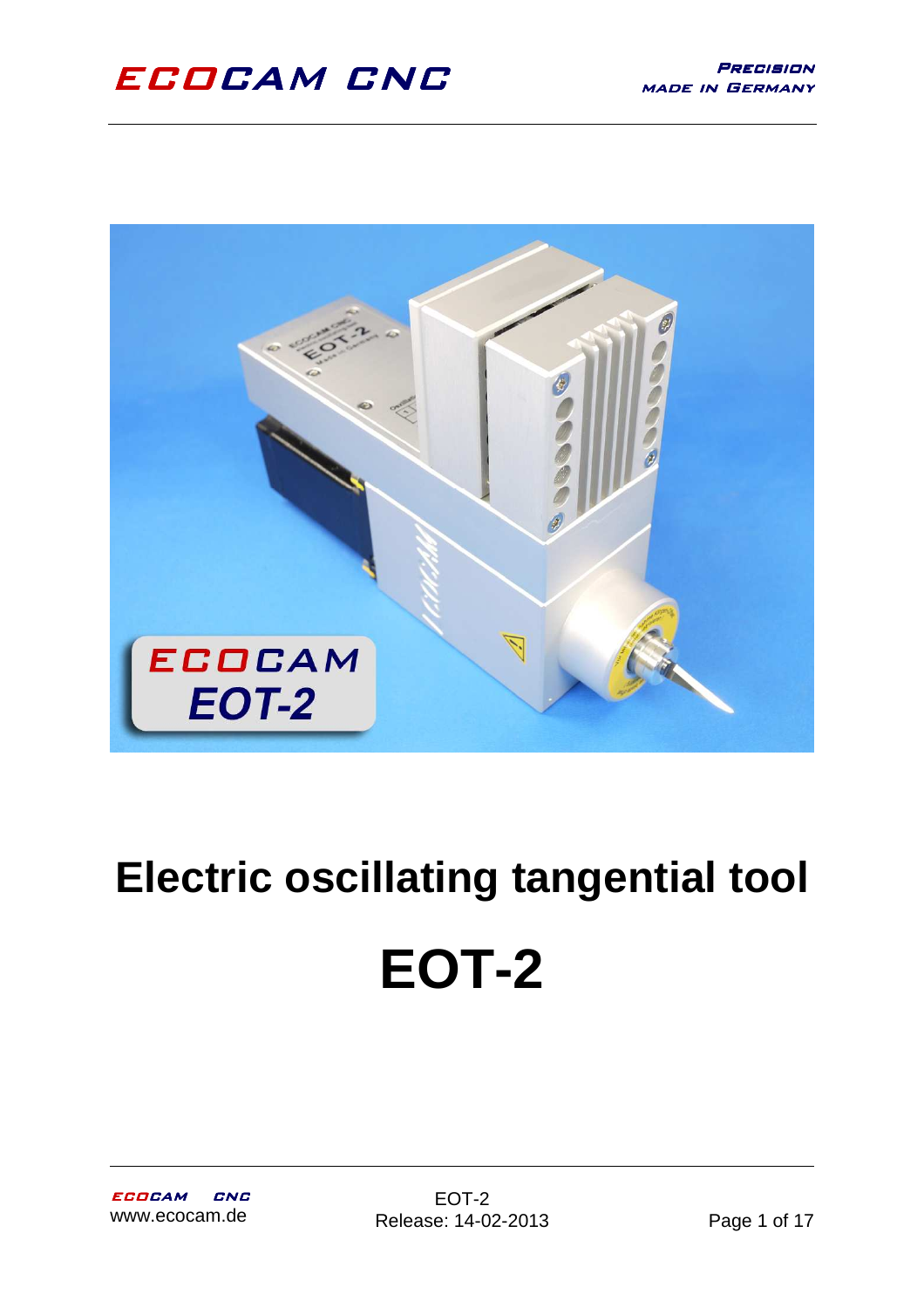### **Content**

| 1. | <b>General remarks</b>           |                                                                                                | 3              |
|----|----------------------------------|------------------------------------------------------------------------------------------------|----------------|
| 2. | <b>Operation and maintenance</b> |                                                                                                | 4              |
|    | 2.1                              | Fixation of the material to be cut                                                             | 4              |
|    | 2.2                              | Mounting the processing unit                                                                   | 4              |
|    | 2.3                              | Mounting the blades                                                                            | 4              |
|    | 2.4                              | Reference run and alignment of the blade                                                       | 5              |
|    | 2.5                              | Usage of different oscillation inserts                                                         | 6              |
|    | 2.6                              | Maintenance                                                                                    | $\overline{7}$ |
| 3. |                                  | <b>Technical specifications</b>                                                                | 8              |
| 4. | <b>Connector assignment</b>      |                                                                                                | 9              |
|    | 4.1                              | Remarks to the connector assignment                                                            | 12             |
|    | 4.2                              | Stepper motor specifications                                                                   | 13             |
| 5. | <b>Accessories</b>               |                                                                                                | 14             |
|    | 5.1                              | General accessories for EOT (electric oscillating<br>tool) and TCM (tangential cutting module) | 14             |
|    | 5.2                              | Special accessories for EOT                                                                    | 17             |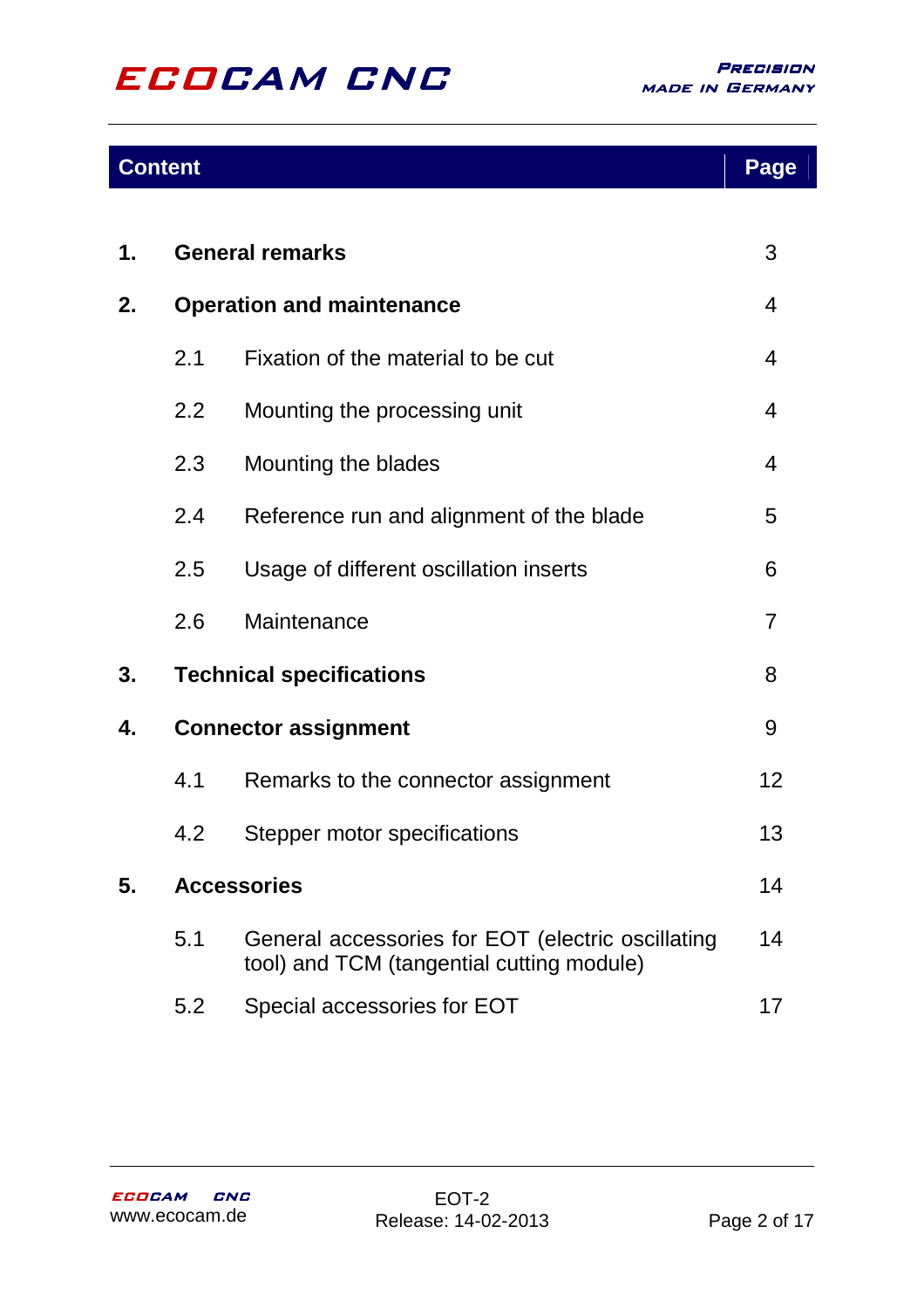### **1. General remarks**

The EOT-2 is a processing unit for CNC-machines that is generally designed to cut various materials such as cardboard, sealing material, foils, corrugated cardboard, carbon fiber prepreg material, leather, rigid foam and many others. Nevertheless it´s finally up to the user to test the cuttability of respective materials. It´s not possible to assure the cuttability of certain materials because of the wide variety of applications and combinations of materials, blades, oscillating frequencies and feed rates.

The EOT-2 is a processing unit that is designed for the operation on a CNC machine with a closed and safety controlled working space. The manual usage of the unit is not allowed.

#### **Important security advise !**



The EOT-2 is intended to be used as a single component within a complete machining system. It is delivered as an incomplete unit that is not able to operate without a specified stepper or servo motor driver. It is strictly forbidden to operate the unit without implementing all necessary safety regulations.

The combination of the cutting unit and the machining system has to be done by an expert only. It is not allowed to put the unit in operation before all necessary and required country-specific safety regulations have been observed and checked carefully.

Only the operator of the facility (i.e. machining system) is responsible for observing all relevant safety regulations.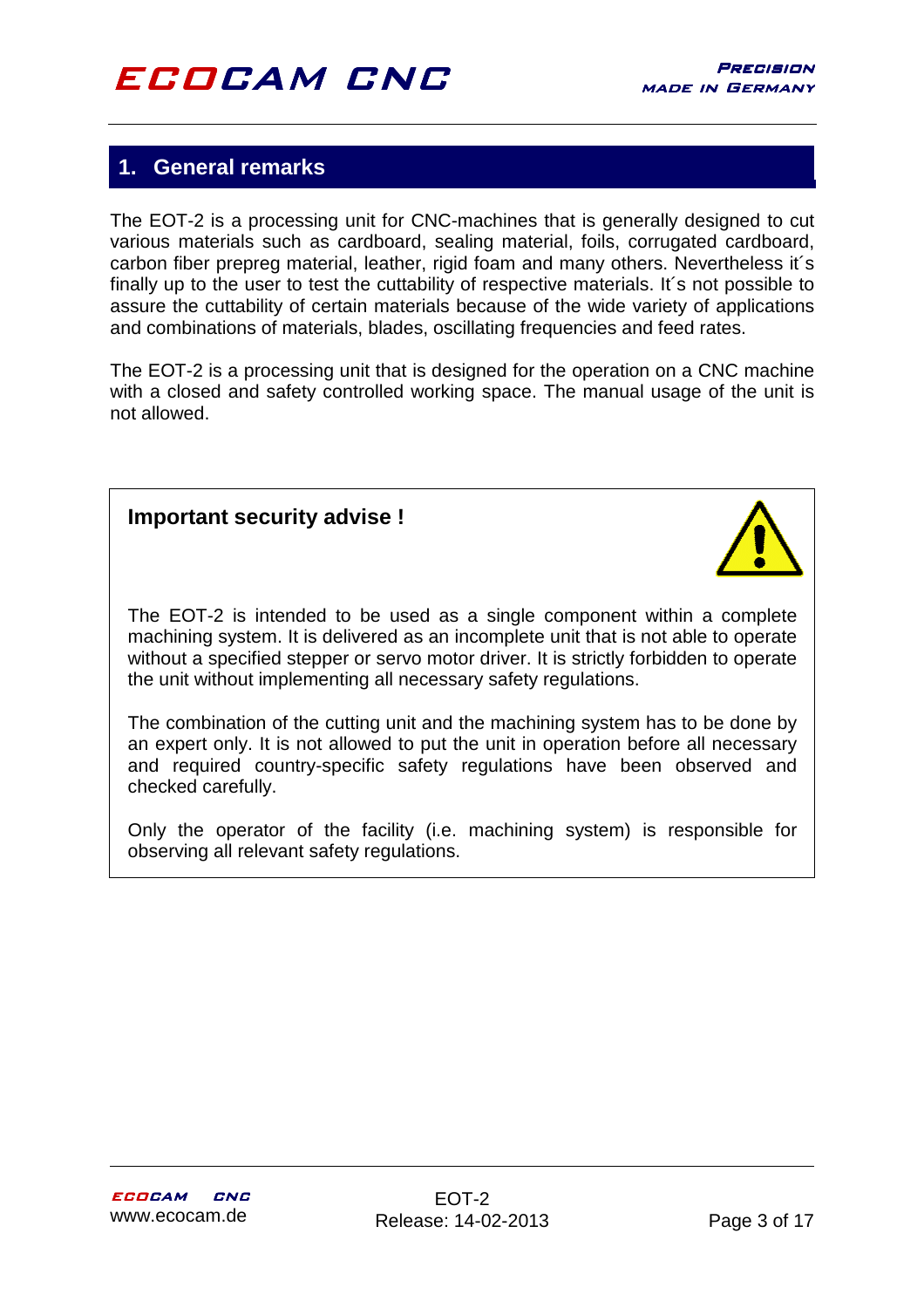### **2. Operation and maintenance**

#### **2.1 Fixation of the material to be cut**

The EOT-2 can be used for cutting various materials. It is necessary to fix the material on the cutting board.

In most cases it is essential to use a vacuum table in combination with a special airpermeable cutting mat (Art.-No. 230200).

#### **2.2 Mounting the processing unit**

The processing unit can be installed to the machining system similar to a conventional milling motor because of its 43mm clamp collar. It is strictly required to observe the machine builders mounting instructions to prevent the unit from loosening or turning out of position.

#### **2.3 Mounting the blades**

First the blade has to be mounted to the collet as illustrated. Then it has to be tightened on the weldon surface with a screw.

Because of the danger of cuts it is necessary to proceed with utmost care and to wear appropriate security clothing (e.g. cut-proof gloves). The processing unit is designed for using specialized blades. Any other or additional employment is not according to the intended use.

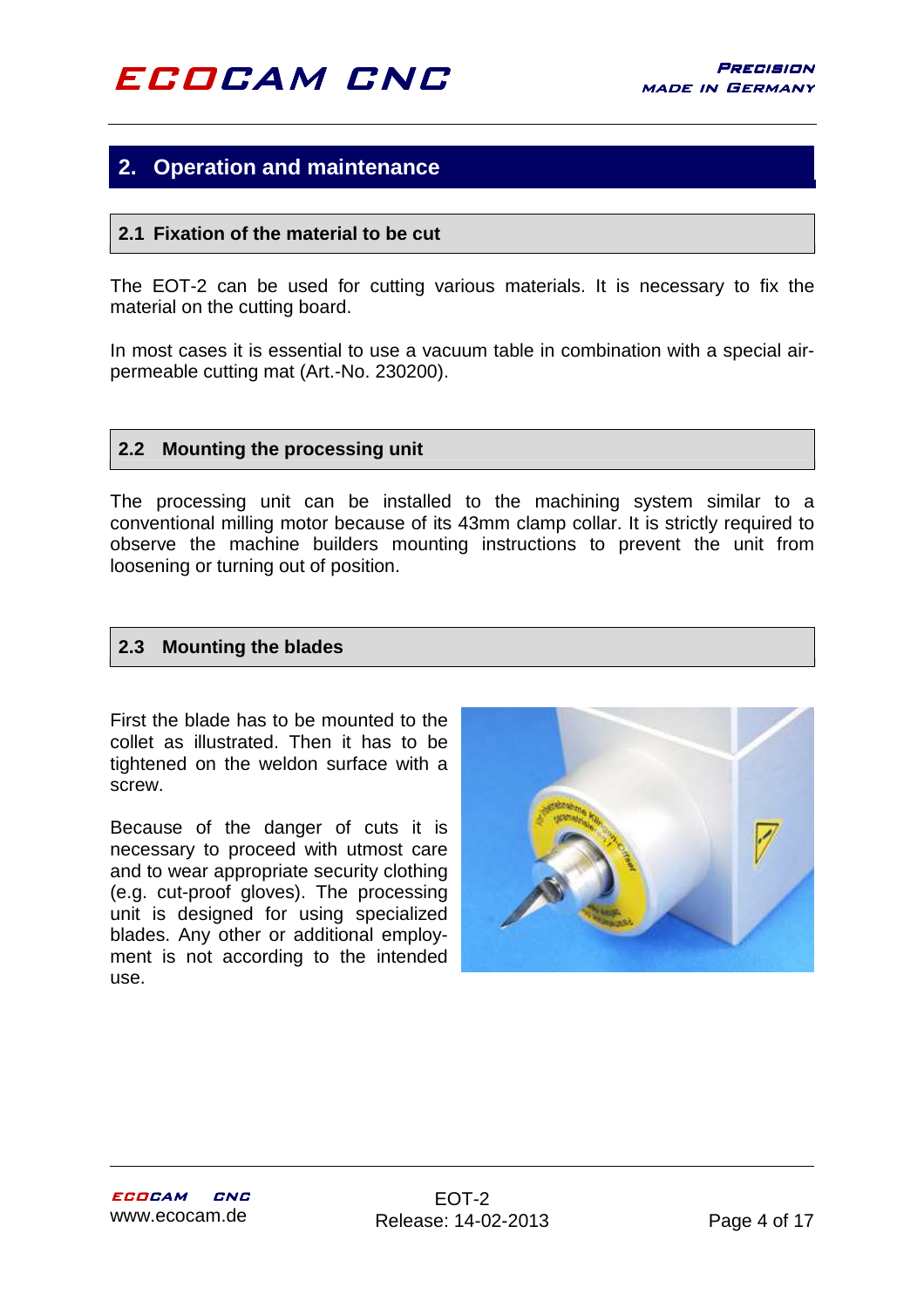#### **Important security advise !**



The blades may only be replaced if it is ensured that no actuator or drive motor of the processing system or the machining system can move. Therefore it is necessary to shut off the machining system or to remove the processing unit mechanically and electrically. It is strongly advised to observe the safety regulations of the respective machine manufacturer.

There is a high risk of injury to hands and fingers because of very sharp blades.

#### **2.4 Reference run and alignment of the blade**

Before using the tool it is required to perform a reference run of the machining system to ensure that the blade is adjusted to the cutting direction. In most cases it is necessary to parameterize a blade offset.

This is a function of the respective machine control. For example, proceed as follows:

- 1. Do a reference run to the internal switch of the processing unit.
- 2. Check the blade´s position.
- 3. If the blade is not yet adjusted to the correct cutting direction, it is necessary to parameterize a blade offset for the rotating axis of the cutting unit.

#### **Warning !**



If the blade is not adjusted correctly by an offset value several components could be damaged seriously (e.g. the work piece, the cutting mat, the blade, the machining system or the processing unit).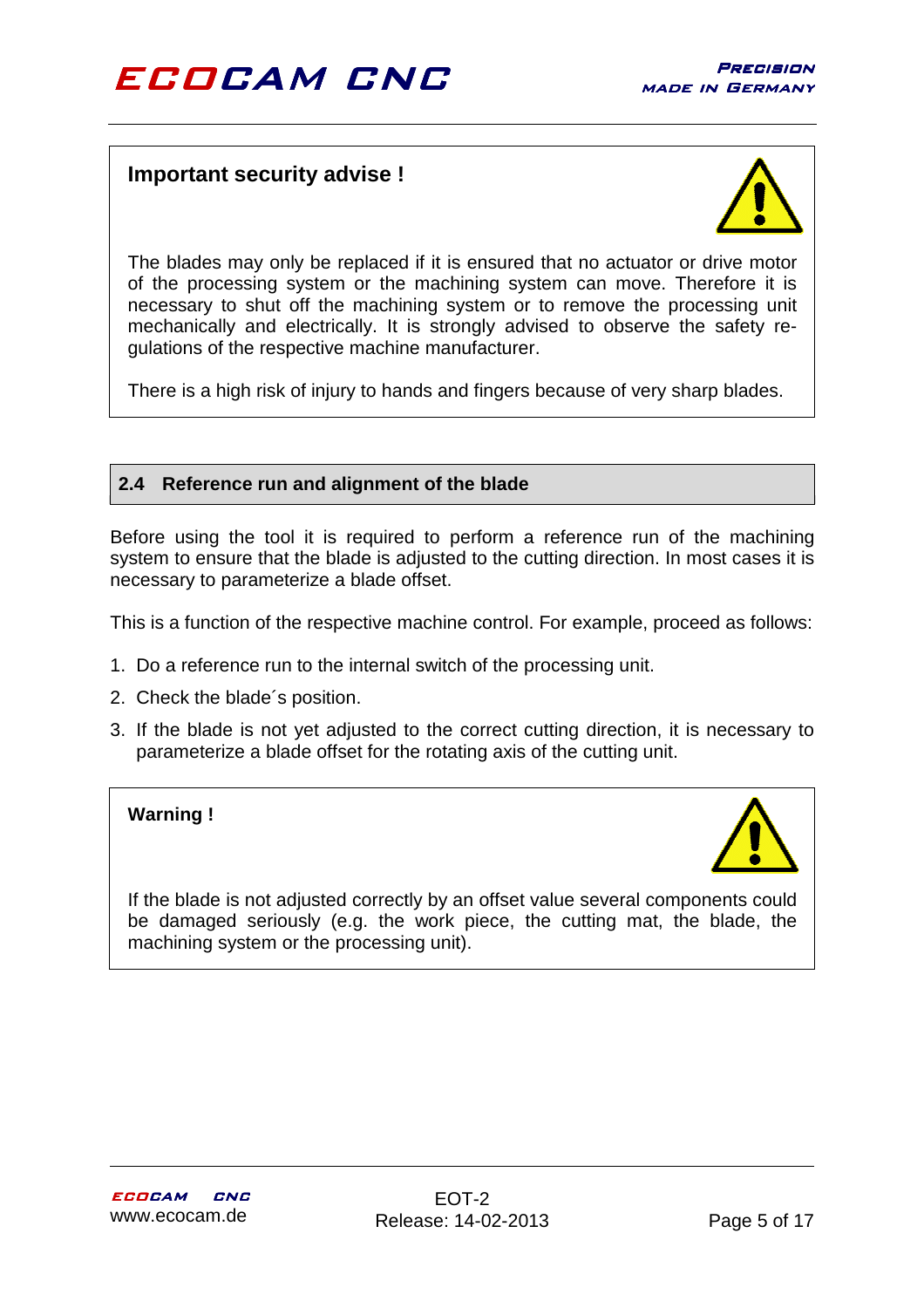#### **2.5 Usage of different oscillation inserts**

To realize a wide variety of cutting applications inserts with different working strokes are offered (stroke 1mm, 2mm, 3mm, 4mm, 5mm, 6mm). Voltage and rotation speed of the oscillation motor have to be chosen according to the used working stroke. Considering the motor´s current limit, it is possible to realize higher oscillation frequencies while using a lower working stroke. For higher working strokes it is advisable to use a lower rotation speed to minimize wear.

Especially for cutting strong materials it is advisable to use the technology of impact cutting. In this case the blade leaves the material with each stroke and pierces it with the next. This kind of cutting technology should be used for thin materials. It needs longer working strokes at lower oscillation frequencies.

#### **Replacing the oscillation insert:**

- (a) Shut off the machining system and remove the processing unit mechanically and electrically.
- (b) Remove the cover plate by untightening 8 screws.
- (c) Untighten 4 screws of the oscillation motor on the back side of the processing unit´s main body.
- (d) Remove oscillation motor (including motor cooler) from the main body while pulling out the motor cable from the electronic housing. Be very careful not to damage the cable.
- (e) Untighten headless screw and remove the oscillation insert from the motor shaft.
- (f) The reassembly has to be done in reversed order. The headless screw and the thread inside the oscillation insert have to be cleaned and degreased before being reassembled with thread lock fluid (Loctite 243). Then reassemble oscillation insert and axis by using ball-bearing grease while making sure that the oscillation axis is mounted in the right direction referring to the actuators guidance.



While reassembling the oscillation unit special care must be taken to remain a distance of 0,5 – **max. 1mm (!)** between back side of oscillation unit and front side of motor. **A larger distance will cause damages to ball bearing, oscillation unit, motor and oscillation axis!**

**Warning !**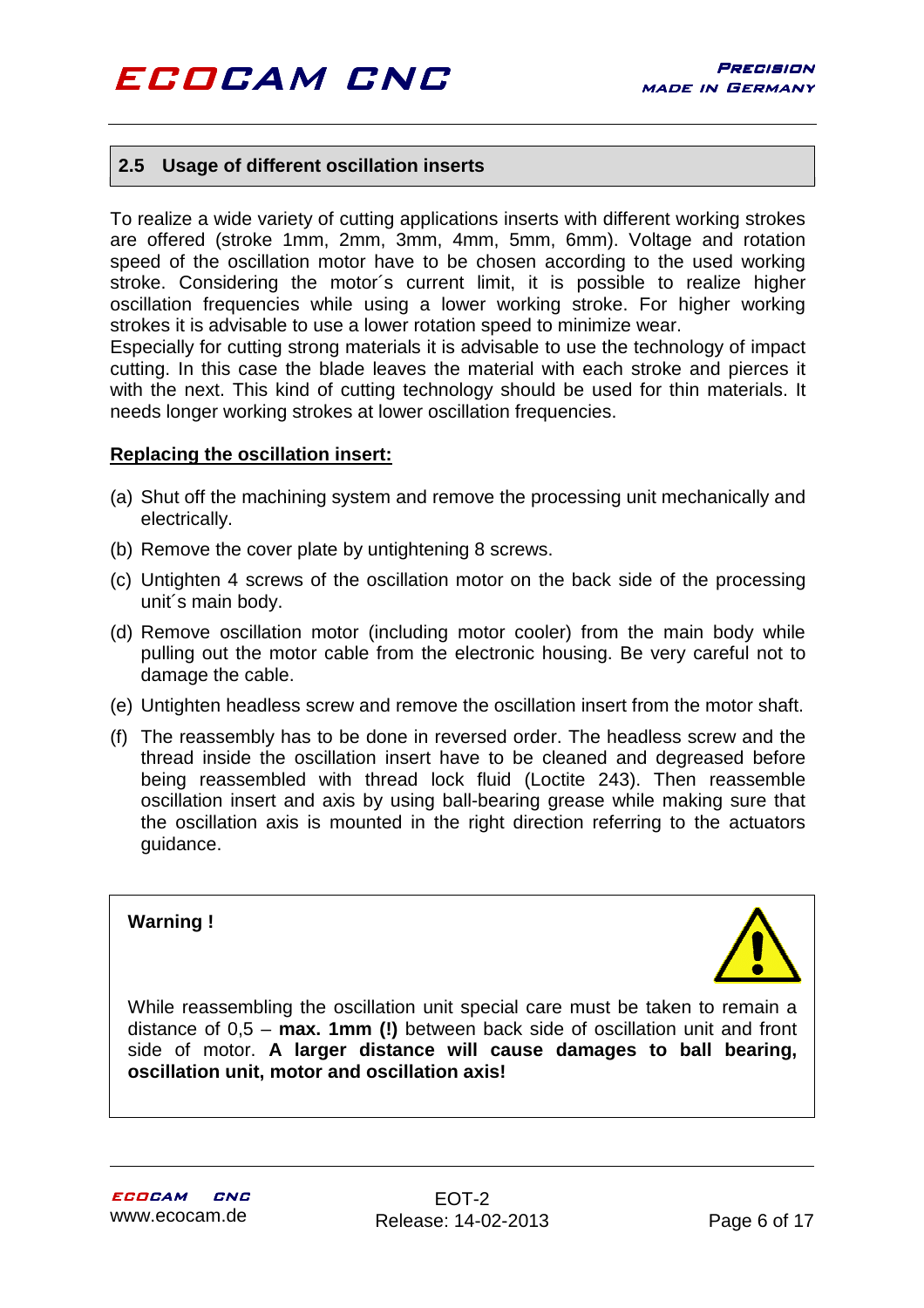#### **2.6 Maintenance**

The processing unit has to be checked and cleaned periodically. Blunt blades have to be replaced immediately, since they negative affect the cutting results, increase the load on the kinematics and shorten the lifetime of wear parts.

#### **Warning !**



Before carrying out any maintenance work it is necessary to ensure that no actuator or drive motor of the processing system or the machining system can move. Therefore it is essential to shut off the machining system or to remove the processing unit mechanically and electrically. It is strongly advised to observe the safety regulations of the respective machine manufacturer. There is a high risk of injury because of moving parts and very sharp blades.

To ensure a long lifetime of wear parts the oscillating axis and moving parts have to be greased periodically:

- (a) Untighten 4 screws of the oscillation motor on the back side of the processing unit. Then pull out the oscillation motor approximately 1cm. Be careful not to damage the cable. Now it is possible to pull out the oscillation axis.
- (b) The oscillation axis has to be cleaned accurately. Then the collets for oscillation motor and actuator have to be lubricated with bearing grease.
- (c) Reassemble the parts in reversed order. Make sure that the oscillation axis is mounted in the right direction referring to the actuators guidance.

Due to the high frequency of oscillation a natural wear of moving parts can not be avoided. Stress and wear are strongly influenced by following factors:

- Cut material
- Cutting depth
- Type of cutting mat
- General handling

At the end of their shelf-life, especially the following wear parts have to be replaced:

- Fork guide for oscillation axis
- Oscillation axis
- Oscillation insert and ball bearings
- Slide bearings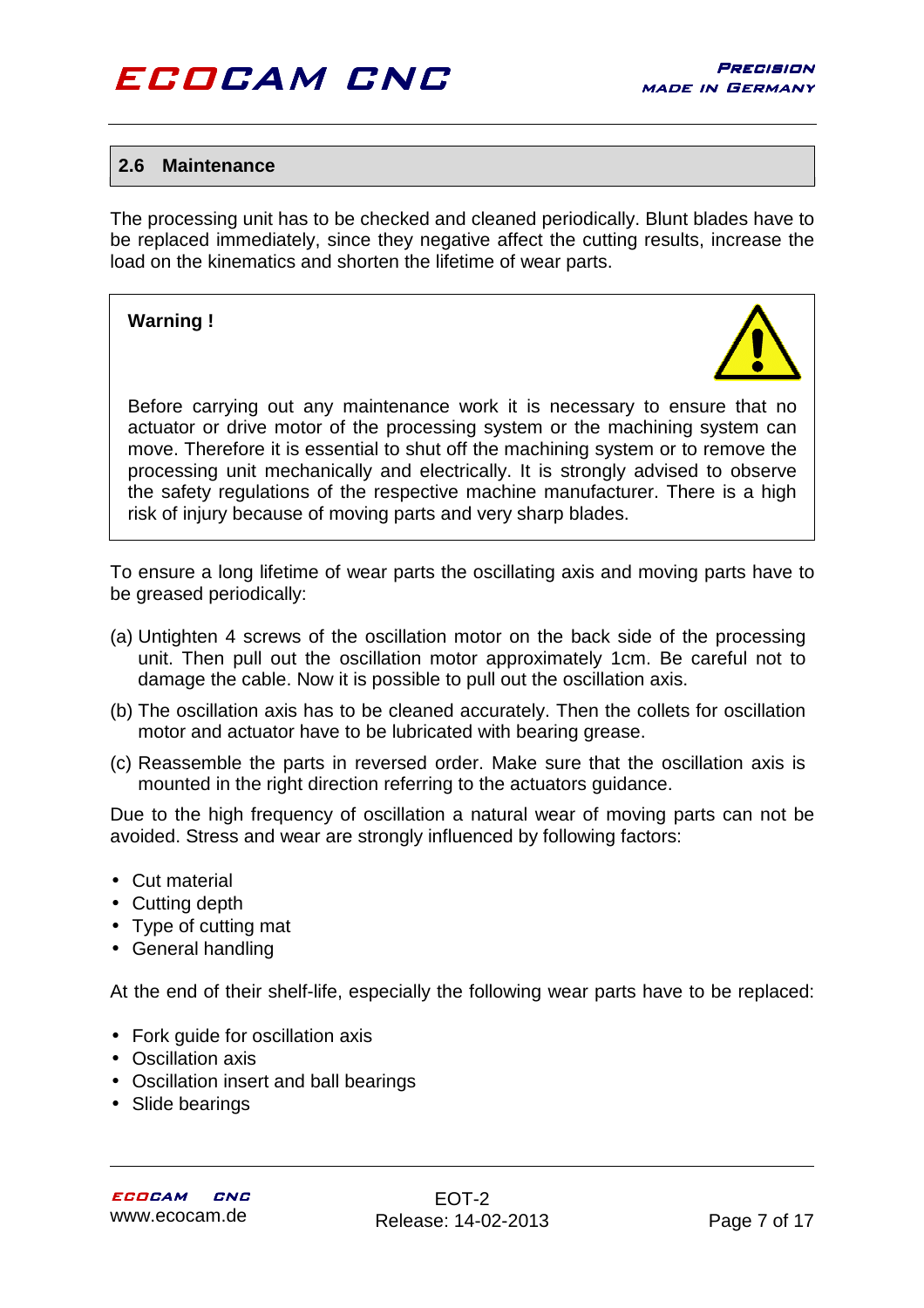

### **3. Technical specifications**

|                                                                    | <b>EOT-2 stepper motor</b>                                                               | <b>EOT-2 servomotor</b>                                          |  |
|--------------------------------------------------------------------|------------------------------------------------------------------------------------------|------------------------------------------------------------------|--|
| Height approx.                                                     | 192 mm                                                                                   | 219 mm                                                           |  |
| Width approx.                                                      |                                                                                          | 58 mm                                                            |  |
| Depth approx.                                                      |                                                                                          | 86 mm                                                            |  |
| Depth with oscillation<br>motor cooler                             | 150 mm                                                                                   |                                                                  |  |
| Distance from center<br>clamp collar to back<br>side of body appr. | $29$ mm                                                                                  |                                                                  |  |
| Weight (approx.)                                                   |                                                                                          | 2.900g                                                           |  |
| Diameter of clamp<br>collar                                        | 43mm                                                                                     |                                                                  |  |
| <b>Working stroke</b>                                              | variable with different oscillation inserts $(1mm - 7mm)$                                |                                                                  |  |
| Oscillation frequency                                              | approx. 3500 -7000 stroke per minute                                                     |                                                                  |  |
| <b>Blade shaft</b>                                                 | 6mm-h7 with Weldon clamping surface                                                      |                                                                  |  |
| <b>Blade alignment</b>                                             | by Weldon clamping surface                                                               |                                                                  |  |
| <b>Turning range</b>                                               | 360 degrees, turning range not arrested,<br>possibility of continuous circular operation |                                                                  |  |
| Connector                                                          | Sub-D 25 pins                                                                            | Sub-D 25 pins $+$<br>connector for power supply<br>of servomotor |  |
| Power supply for<br>electronics                                    | $12V-DC$                                                                                 |                                                                  |  |
| Power supply for<br>oscillation motor                              | 12V-DC to 20V-DC                                                                         |                                                                  |  |
| Control of actuator                                                | external stepper driver<br>(not included in delivery)                                    | external servo driver<br>(not included in delivery)              |  |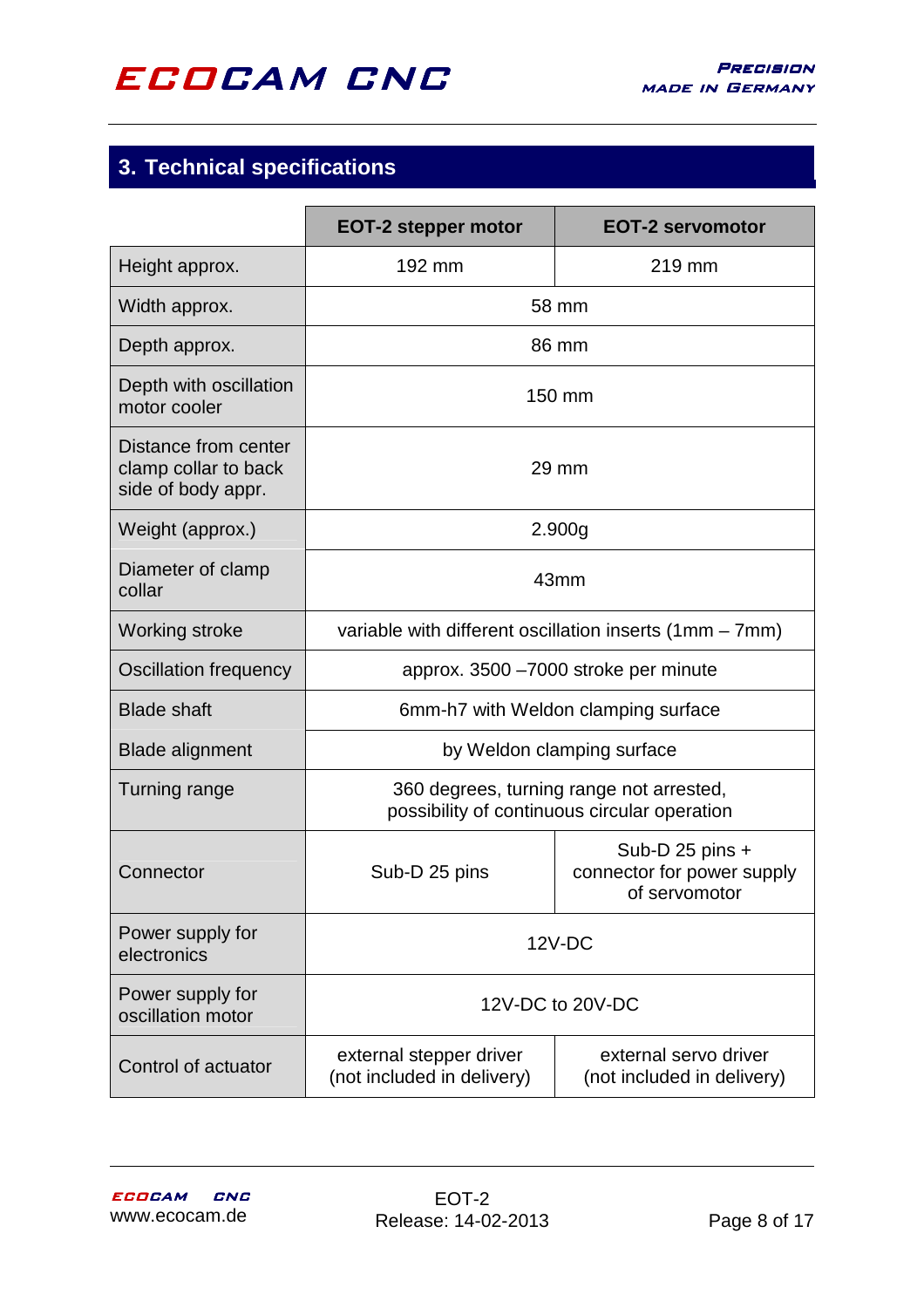### **4. Connector assignment**

The following table 1 shows the assignment of the integrated 25-pin D-Sub connector.



#### **Important security advise !**



The mechanical and electrical combination of the cutting unit and the machining system has to be done by an expert only. It is not allowed to put the unit in operation before all necessary and required country-specific safety regulations have been observed and checked carefully. Only the operator of the facility (i.e. machining system) is responsible for observing all relevant safety regulations.

Electric drive motor and control electronics have to be fused externally; the maximum current of the drive motor must not exceed 2.8 ampere.

Especially for applications of continuous use the temperature of the drive motor has to be monitored; the max. operating temperature of the DC-motor must not exceed a value of 65 degree celsius. It is necessary to install a temperature termination that effects a shut down of the machining system in case of excessive temperatures.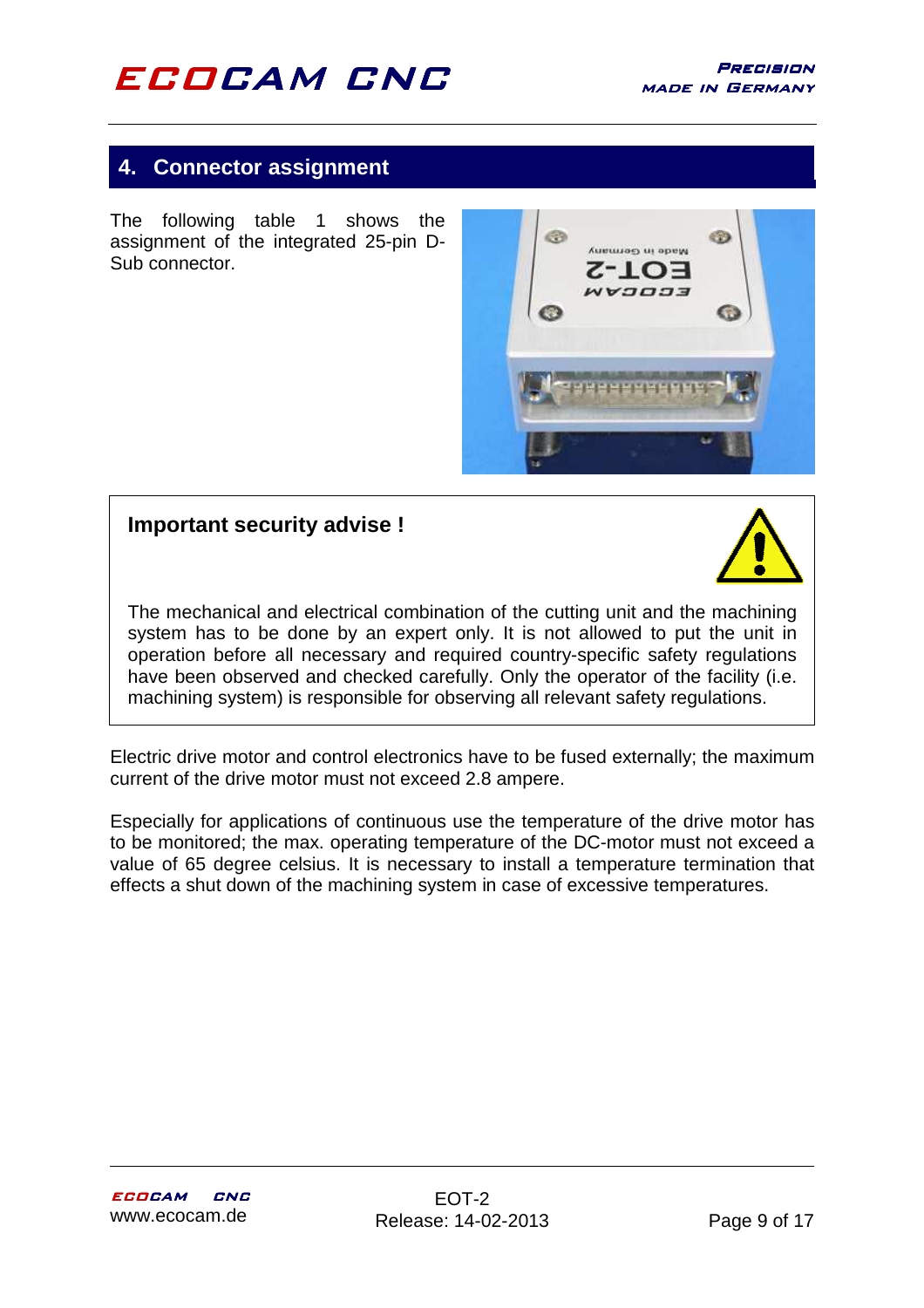For smooth operation and low wear we offer a motor cooler (electric or pneumatic). More details are available in the area of accessories.

| Electric motor cooler unit 12V-DC; cooling element<br>with internal cooling fins; fan-adaptor and fan<br>Art.-No. 240050  |
|---------------------------------------------------------------------------------------------------------------------------|
| Pneumatic motor cooler unit; cooling element with<br>internal cooling fins; adaptor and hose connector<br>Art.-No. 240060 |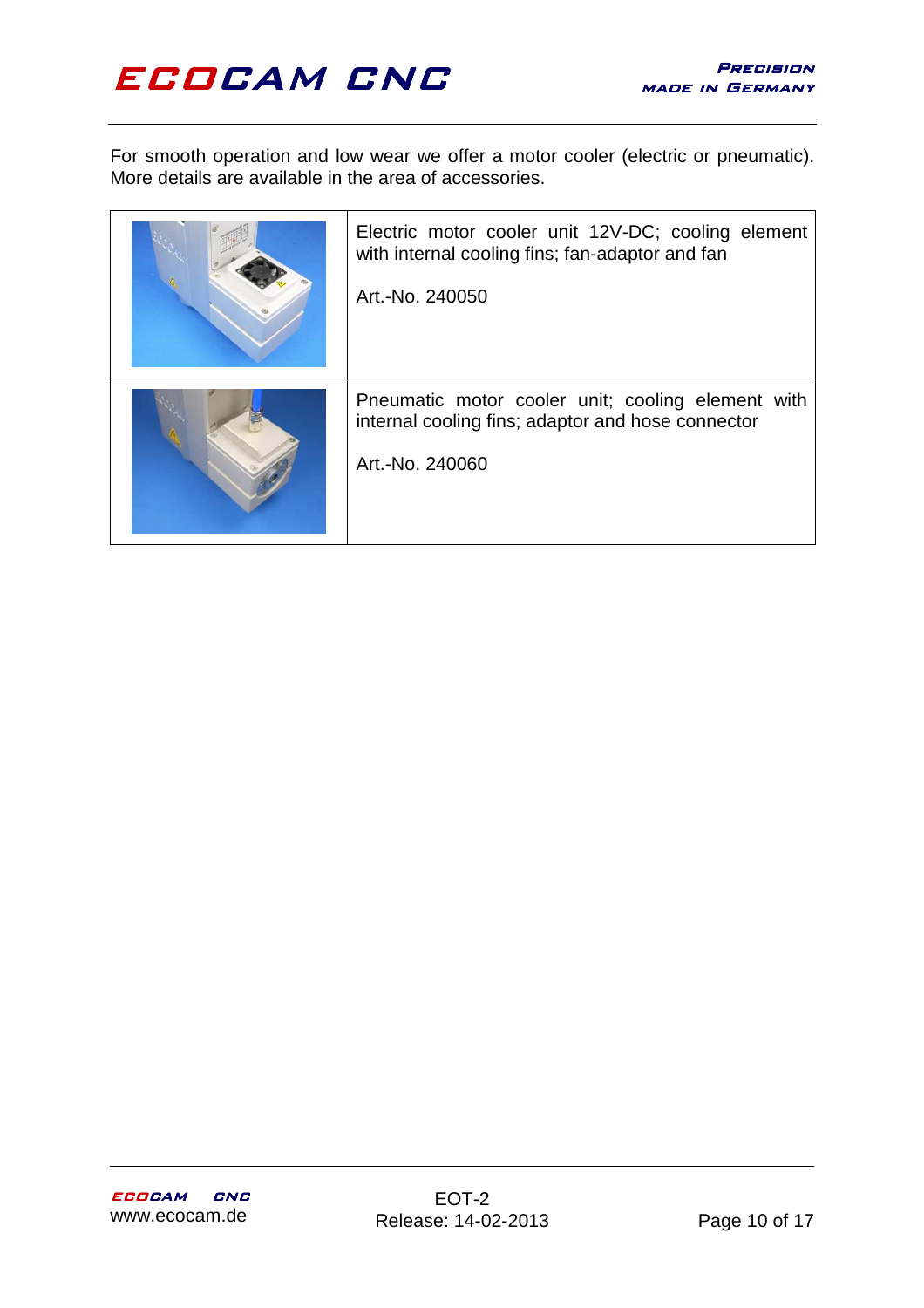

#### **Table 1: Connector assignment**

| <b>PIN</b>                        | <b>Cable colour</b>           | <b>Function / description</b>                                                                                                                  | <b>Remark</b> |
|-----------------------------------|-------------------------------|------------------------------------------------------------------------------------------------------------------------------------------------|---------------|
| 1                                 | red                           | +12V electronics for position sensor<br>and optional motor cooler                                                                              | A             |
| $\overline{2}$                    | brown                         | <b>Relay PIN 4</b>                                                                                                                             | В             |
| $\mathbf{3}$                      | blue                          | <b>Relay PIN 5</b>                                                                                                                             |               |
| 4<br>5                            | red                           | +12V - 20V oscillation motor                                                                                                                   | С             |
| $6\phantom{1}6$<br>$\overline{7}$ | blue-white                    | TYPE OF CONNECTION (EXTERN)<br><b>MOTOR</b>                                                                                                    |               |
| 8<br>9                            | red                           | <b>BIPOLAR</b><br>WINDING<br><b>UNIPOLAR</b><br><b>LEADS</b><br><b>PARALLEL</b><br><b>1WINDING SERIAL</b><br><b>BLK</b><br>A<br><b>BLK/WHT</b> | D             |
| 10<br>11                          | green-white                   | $com -$<br>GRN/WHT<br>A۱<br>GRN<br>A١<br>A١<br><b>RED</b><br>B<br>В<br>В<br>B<br>B<br><b>RED/WHT</b><br>$com +$<br>B<br>BLU/WHT                |               |
| 12<br>13                          | black                         | B)<br>IB١<br>B١<br>B)<br>BLU                                                                                                                   |               |
| 14                                | black                         | 0V electronics for position sensor<br>and optional motor cooler                                                                                | A             |
| 15                                | yellow<br><b>Relay PIN 3</b>  |                                                                                                                                                | B             |
| 16<br>17                          | 0V oscillation motor<br>black |                                                                                                                                                | C             |
| 18<br>19                          | blue                          | TYPE OF CONNECTION (EXTERN)<br><b>MOTOR</b>                                                                                                    |               |
| 20<br>21                          | red-white                     | <b>BIPOLAR</b><br>UNIPOLAR<br>LEADS<br>WINDING<br><b>1WINDING SERIAL PARALLEL</b><br><b>BIK</b><br>A<br>A<br>Α<br>A<br>A<br><b>BLK/WHT</b>     |               |
| 22<br>23                          | green                         | $com +$<br>Α<br><b>GRN/WHT</b><br>A\<br>grn<br>I٨<br>A١<br><b>RED</b><br>В<br>B<br>B.<br>lв·<br>B<br><b>RED/WHT</b><br>$com -$<br>B<br>BLU/WHT | D             |
| 24<br>25                          | black-white                   | ۱B)<br> B\<br>IB/<br>B١<br><b>BLU</b>                                                                                                          |               |

#### **The notes following on the next page must be observed carefully.**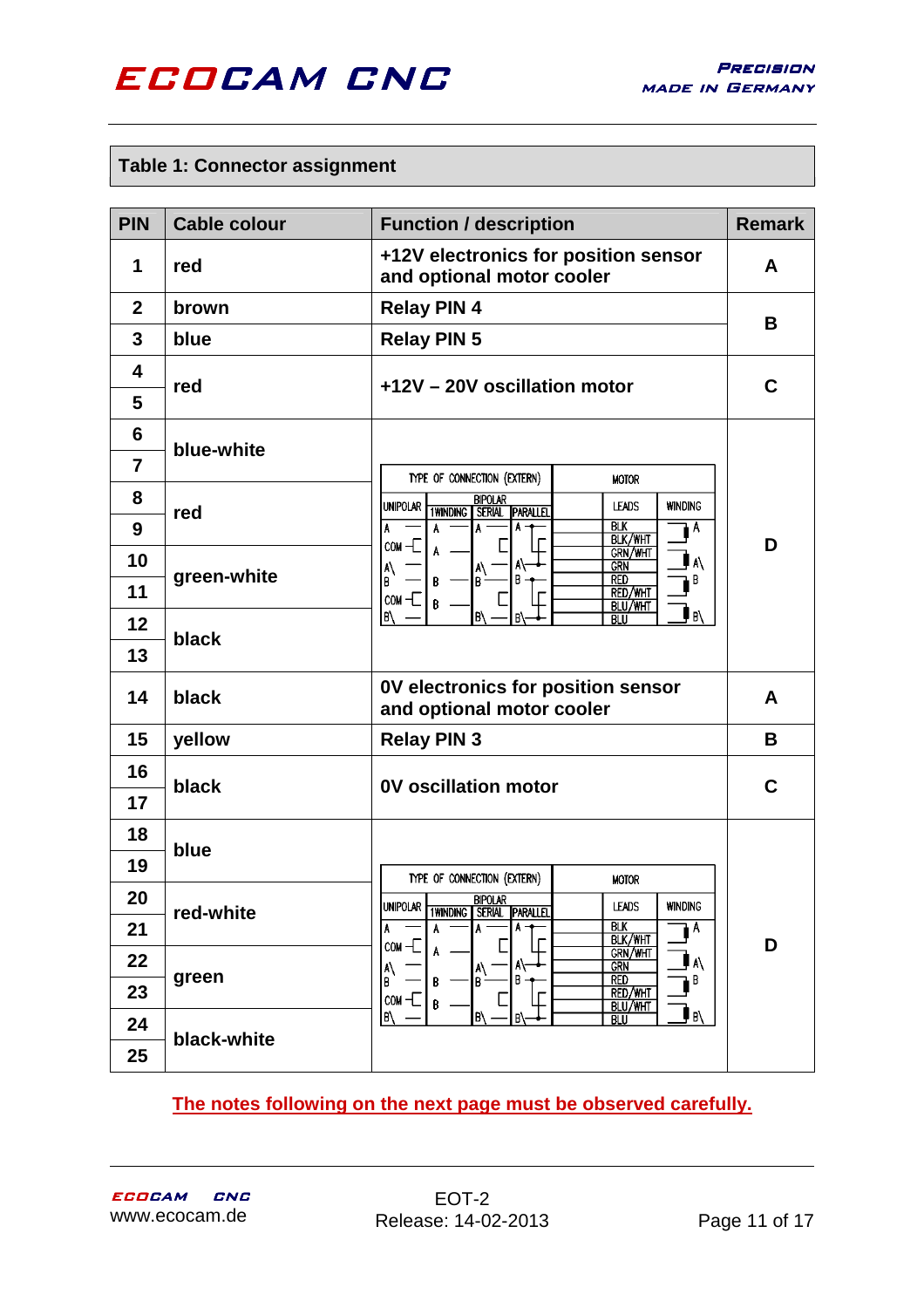#### **4.1 Remarks to the connector assignment**

| <b>Remark</b> | <b>Description</b>                                                                                                                                                                                                                                                                                                                                                                                                                                                                                                                                                             |
|---------------|--------------------------------------------------------------------------------------------------------------------------------------------------------------------------------------------------------------------------------------------------------------------------------------------------------------------------------------------------------------------------------------------------------------------------------------------------------------------------------------------------------------------------------------------------------------------------------|
| A             | The electronic system for the position sensor has to be supplied with a<br>direct current of 12V (DC). The polarity must be respected carefully<br>because otherwise electronics and/or fan may be damaged.                                                                                                                                                                                                                                                                                                                                                                    |
| B             | The position sensor controls an integrated relay that can be used by the<br>supervising CNC controller as a limit or reference switch:<br>• Once the blade has reached the homing point during a reference<br>run, there is contact between PIN3 and PIN15 of the Sub-D<br>connector.<br>• If the blade is located outside the reference position, there is contact<br>between PIN2 and PIN15 of the Sub-D connector.<br>• Depending on the applied CNC controller, the integrated relay can<br>be used as a normally closed switch (NC) or as a normally open<br>switch (NO). |
| C             | The nominal voltage of the installed oscillation motor is indicated with<br>12V DC. This voltage effects a theoretical oscillation frequency of 3500<br>strokes per minute. An increasing voltage induces a higher oscillation<br>frequency at a higher current.                                                                                                                                                                                                                                                                                                               |
| D             | The connection of the stepper motor depends on the driver used. The<br>following documentation has to be observed carefully.                                                                                                                                                                                                                                                                                                                                                                                                                                                   |

### **Warning !**



The electrical and mechanical connection of the processing unit has to be done with utmost accuracy by an expert only. It is not allowed to put the unit in operation before all necessary and required country-specific safety regulations have been observed and checked carefully. Only the operator of the facility (i.e. machining system) is responsible for observing all relevant safety regulations.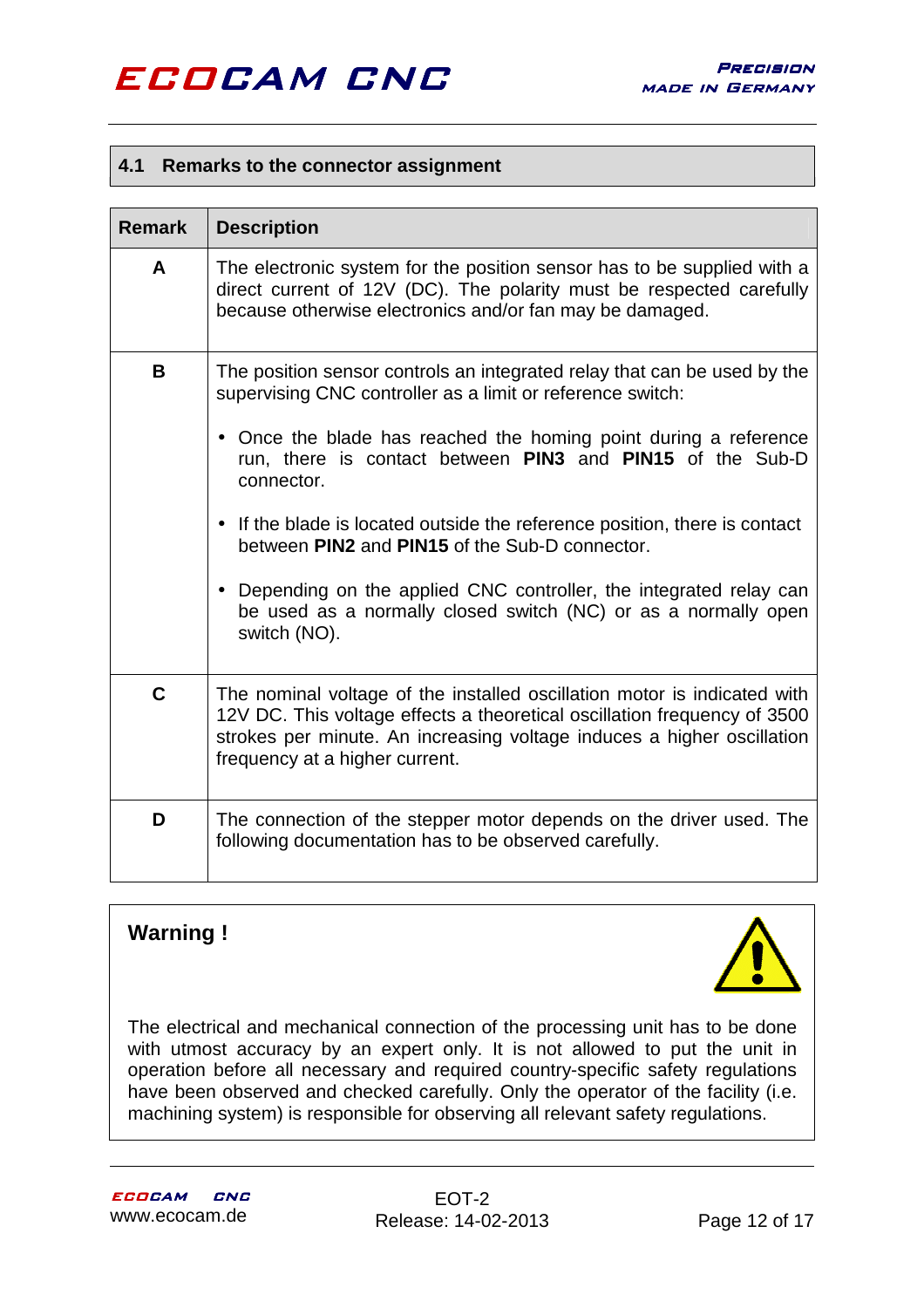

#### **4.2 Stepper motor specifications**

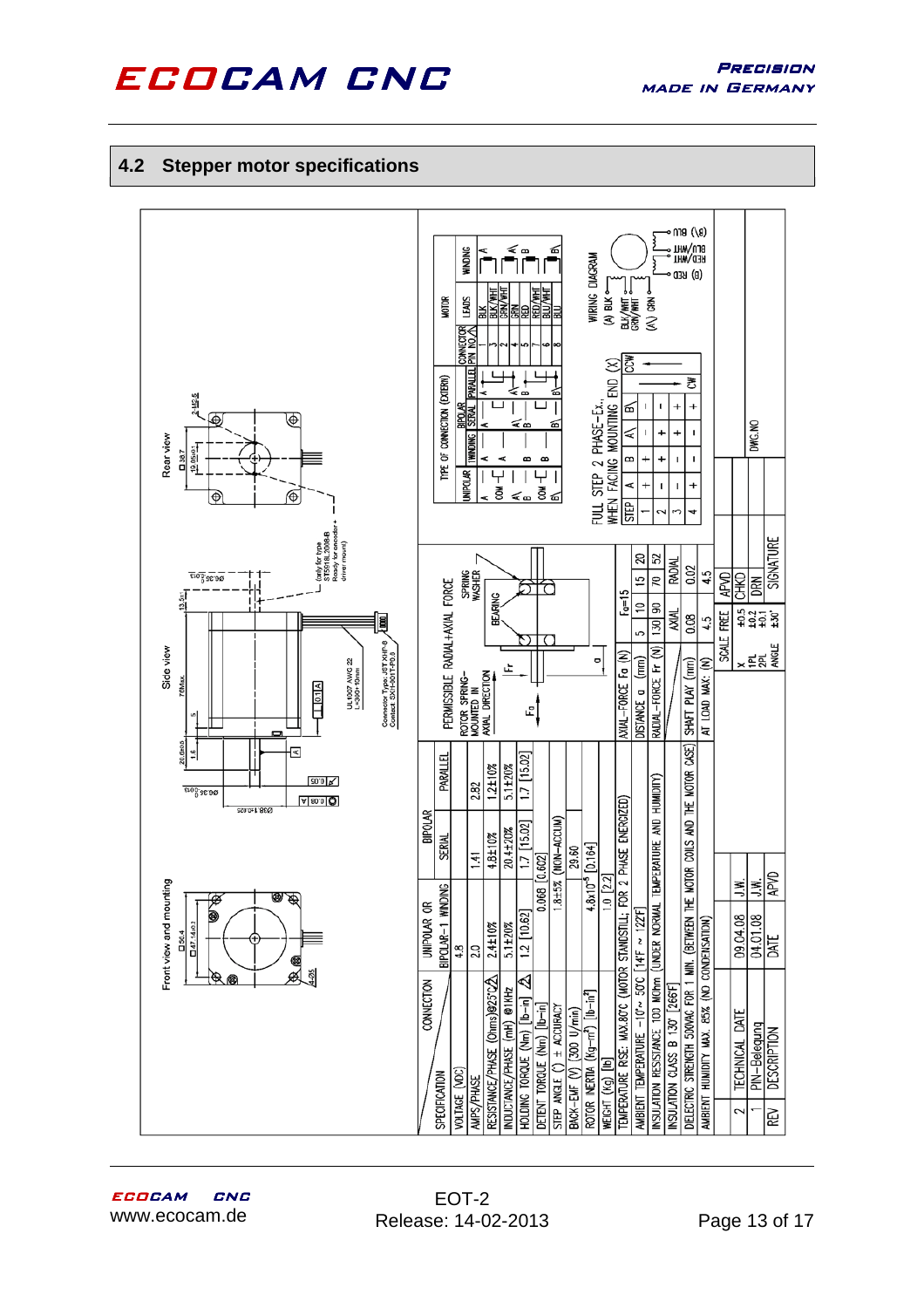### **5. Accessories:**

#### **5.1 General accessories for EOT and TCM**

| <b>Article</b><br>No. | <b>Description</b>                                                                                                                                                                                                                                                            |                                                     |
|-----------------------|-------------------------------------------------------------------------------------------------------------------------------------------------------------------------------------------------------------------------------------------------------------------------------|-----------------------------------------------------|
| 220012                | E12 - Universal blade for various materials,<br>as cardboard, gasket material, foam rubber,<br>cork, useable on both sides<br>Length of cutting edge: 12 mm<br><b>Total length</b><br>$\therefore$ 25 mm<br>Cutting edges<br>6mm h7 / Weldon<br><b>Type</b>                   | $E_1$ 12<br>ECOCAM CNC-Technik<br>www.ecocam.de     |
| 220018                | <b>E18</b> - Universal blade for various materials,<br>as cardboard, gasket material, foam rubber,<br>cork, one-sided blade for fine lines<br>Length of cutting edge: 13,5 mm<br><b>Total length</b><br>$\therefore$ 25 mm<br>Cutting edges<br>6mm h7 / Weldon<br><b>Type</b> | <b>ECOCAM CNC</b><br><b>E 18 賛</b><br>www.ecocam.de |
| 220025                | <b>E25</b> - Universal blade for various materials,<br>as cardboard, gasket material, foam rubber,<br>cork, one-sided blade for fine lines<br>Length of cutting edge: 25 mm<br><b>Total length</b><br>$: 39$ mm<br>Cutting edges<br>6mm h7 / Weldon<br><b>Type</b>            | <b>ECOCAM CNC-Technik</b><br>E 25<br>www.ecocam.de  |
| 220028                | <b>E28</b> - Universal blade for various materials,<br>as cardboard, gasket material, foam rubber,<br>cork, one-sided blade for fine lines<br>Length of cutting edge: 30 mm<br><b>Total length</b><br>45 mm<br>Cutting edges<br>1<br><b>Type</b><br>6mm h7 / Weldon           | <b>ECOCAM CNC-Techn</b><br>E28                      |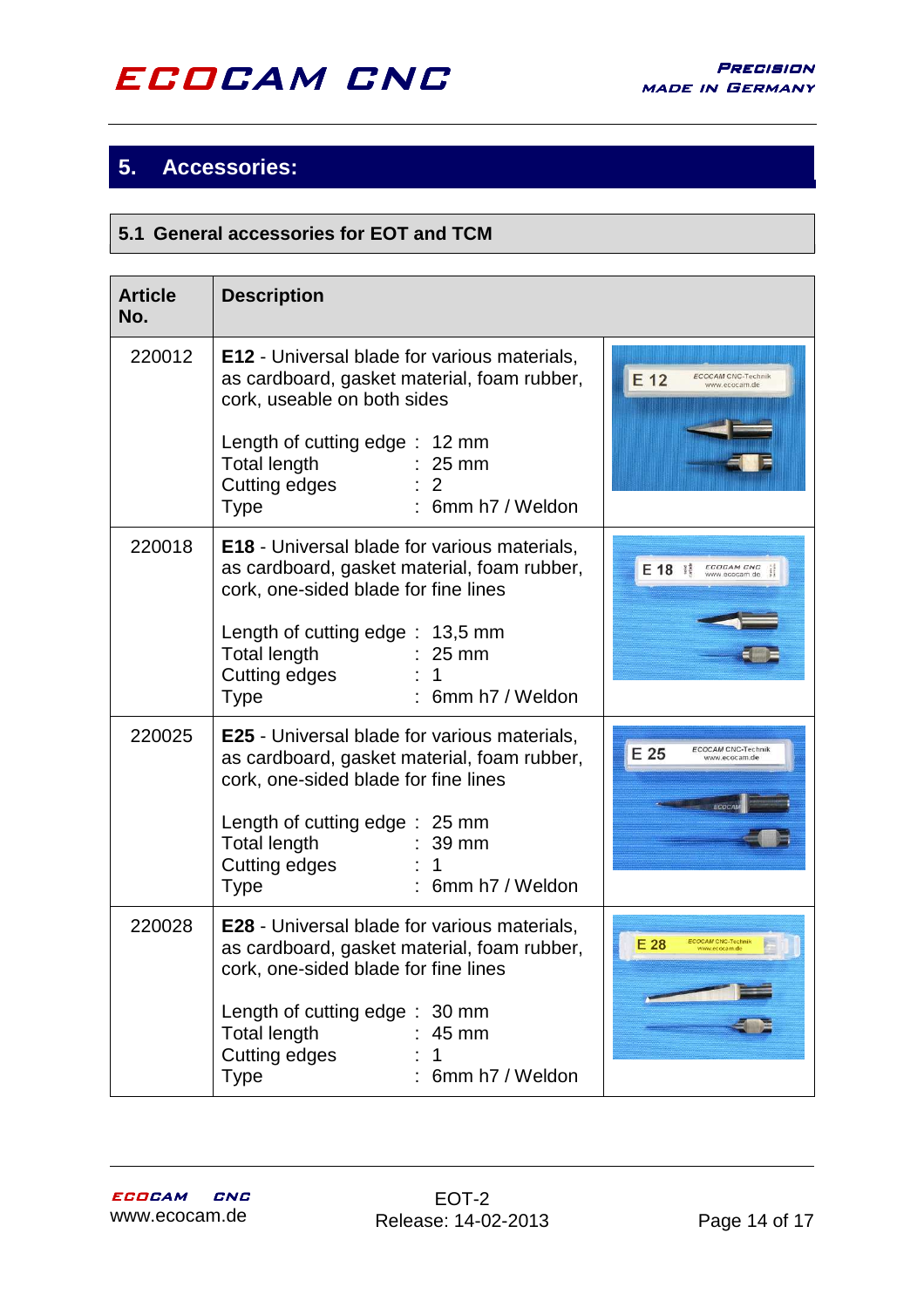

| 220030 | <b>E30</b> - Special blade for TCM module; wedge<br>blade 30 degrees for normal foils and<br>writings                                               | E 30<br><b>COCAM CNC-Technil</b><br>ww.ecocam.de |
|--------|-----------------------------------------------------------------------------------------------------------------------------------------------------|--------------------------------------------------|
|        | Length of cutting edge: 2,5 mm<br><b>Total length</b><br>$\therefore$ 25 mm<br>Cutting edges<br>$: 6$ mm h7 / Weldon<br><b>Type</b>                 |                                                  |
| 220050 | <b>E50</b> - Special blade for TCM module; wedge<br>blade 50 degrees for flock textile foils, felt,<br>cardboard                                    | <b>ECOCAM CNL</b><br>E 50<br>www.ecocam.do       |
|        | Length of cutting edge: 3,5 mm<br><b>Total length</b><br>$\therefore$ 25 mm<br>Cutting edges<br>$\mathbf{1}$<br>$: 6$ mm h7 / Weldon<br><b>Type</b> |                                                  |
| 220070 | <b>E70</b> - Special blade for TCM module; wedge<br>blade 70 degrees for flock textile foils, felt,<br>cardboard, rubber                            | <b>ECOCAM CNE</b><br><b>E70 </b>                 |
|        | Length of cutting edge: 8 mm<br><b>Total length</b><br>$: 25 \text{ mm}$<br>Cutting edges<br>1<br>: 6 mm h7 / Weldon<br><b>Type</b>                 |                                                  |
| 220085 | <b>E85</b> - Special blade for EOT module;<br>e.g. for soft polyurethane foam panels                                                                | E 85                                             |
|        | Length of cutting edge: 50 mm<br>Total length<br>$\sim$ 65 mm<br>Cutting edges<br>6mm h7 / Weldon<br>Type                                           |                                                  |
| 220087 | <b>E87</b> - Special blade for EOT module;<br>e.g. for soft polyurethane foam panels                                                                | E 87 11                                          |
|        | Length of cutting edge: 70 mm<br><b>Total length</b><br>83 mm<br>Cutting edges<br>6mm h7 / Weldon<br><b>Type</b>                                    | a t                                              |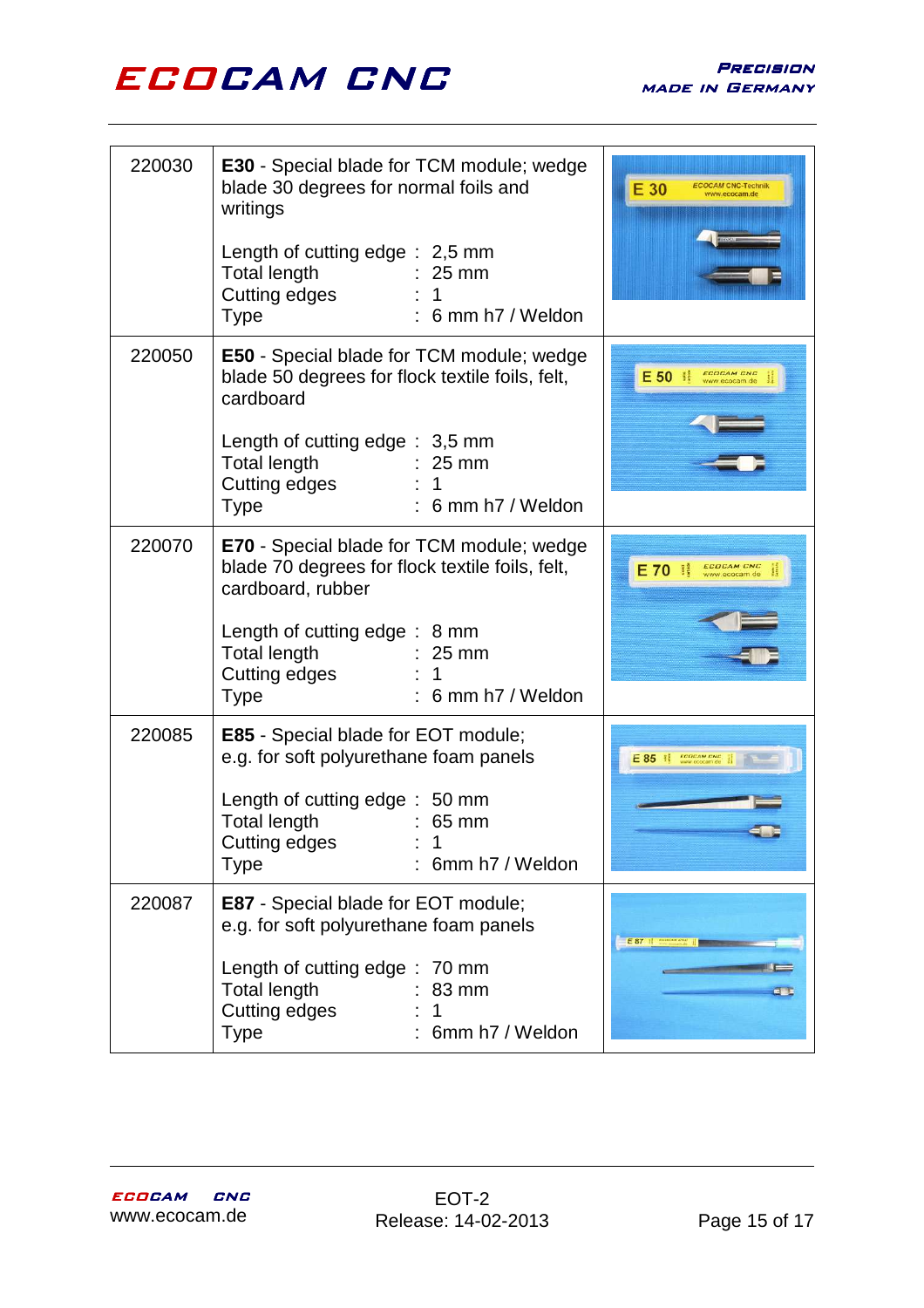

| 220092 | <b>E92</b> - Special blade for EOT module;<br>e.g. for soft polyurethane foam panels<br>Length of cutting edge: 120 mm<br><b>Total length</b><br>Cutting edges<br><b>Type</b> | $: 133$ mm<br>: 6mm h7 / Weldon | E 92 1999 PM                                                                                           |
|--------|-------------------------------------------------------------------------------------------------------------------------------------------------------------------------------|---------------------------------|--------------------------------------------------------------------------------------------------------|
| 230200 | <b>EC4</b> - Long life cutting mat;<br>intended to be used on vacuum tables;<br>useable on both sides<br><b>Material Thickness</b><br>Roll width<br>Colour                    | :4mm<br>$: 2000$ mm<br>: grey   | <b>ECOCAMEC4</b><br>Luftdurchlässige Dauer-Schneideunterlage<br>Durable cutting mat - permeable to air |